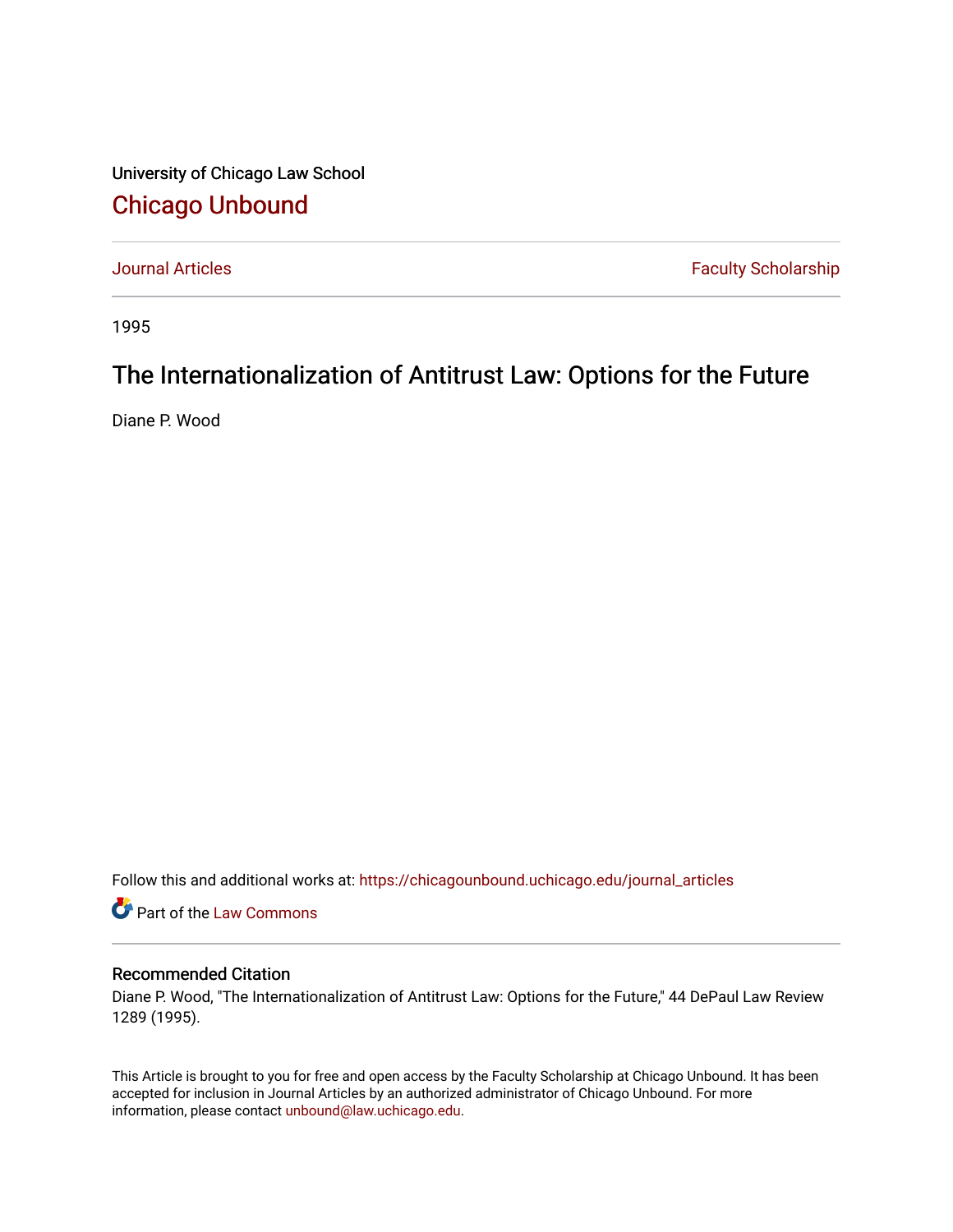# **THE INTERNATIONALIZATION OF ANTITRUST LAW: OPTIONS FOR THE FUTURE**

*Address by DIANE P. WOOD Deputy Assistant Attorney General Antitrust Division U.S. Department of Justice DePaul Law Review Symposium Cultural Conceptions of Competition: Antitrust in the 1990's February 3, 1995*

Over the past half-century, the world has enjoyed unparalleled economic growth and prosperity. It is generally recognized that this has come about because the world has been more or less at peace during this period, because in more and more countries democracy has taken root, and because the system for governing world trade that was put into place after the Second World War succeeded beyond anyone's wildest dreams. Today, after the successful conclusion of the eighth round of negotiations under the General Agreement on Tariffs and Trade, which has served (somewhat awkwardly) as the world's trading charter, and the launching of the new World Trade Organization, we are looking for ways to assure the same kind of growth and prosperity for the next century. In one form or another, competition policy will surely play an important role in this process. **By** the same token, antitrust or competition policy is not the only tool that will be needed as we work to keep markets open, free, and competitive in the 21st century.

In the time available this morning, I would like to take a closer look at the roles antitrust might play in the post-Uruguay Round world. After a brief look backward, at earlier efforts to incorporate antitrust principles into the rules for world trade, I look in some detail at the various options that are available to us that would, to lesser or greater degrees, "internationalize" antitrust law. Finally, I will discuss the ways in which the Department of Justice is working

1289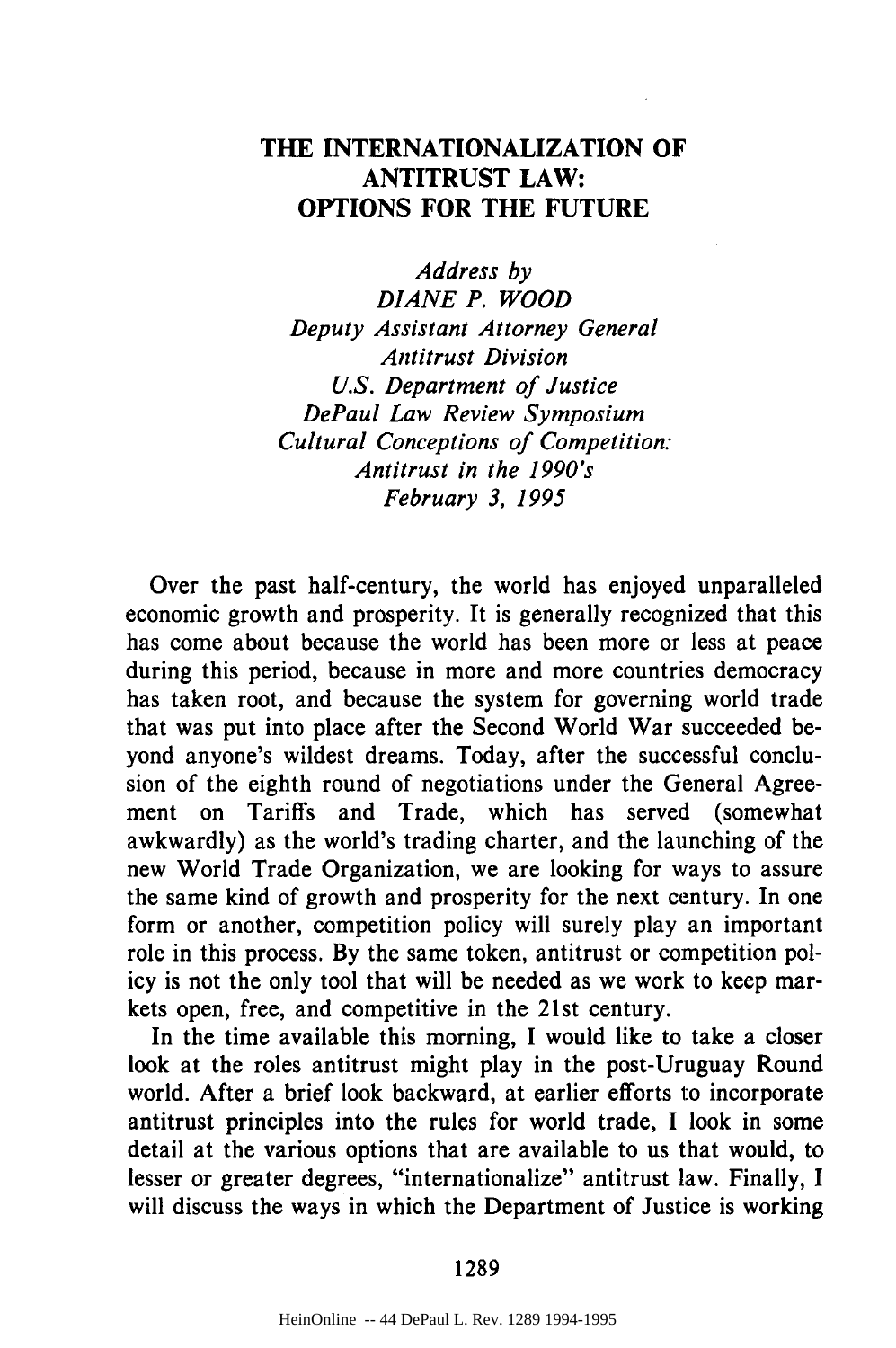to improve effective enforcement of antitrust rules in international markets.

#### **I.** EVOLUTION OF **RULES** FOR THE GLOBAL MARKET

A brief look at the history of the development of rules for the global marketplace reveals a process something like peeling an onion. Immediately after the conclusion of World War II, efforts began to construct an open, liberal world trading system, which would have had three pillars: an International Monetary Fund, to govern world financial policy; an International Bank for Reconstruction and Development (or the World Bank), for economic development in both the war-devastated countries and the Third World; and an International Trade Organization, to govern *all* aspects of world trade, including not only classical governmental trade restrictions such as tariffs, but also subjects such as investment policy and competition policy.

The first two pillars of the system were, of course, established, but the third was stillborn. Instead, the General Agreement on Tariffs and Trade, which had already been negotiated, was put into effect as a stand-alone agreement. The original GATT dealt principally with direct barriers to trade, such as tariffs and quotas, although even it had modest provisions that addressed nontariff barriers, such as discriminatory customs valuation procedures, government procurement practices, and subsidies. The GATT also had a dispute resolution procedure, under which countries could complain either about actual GATT violations on the part of other Contracting Parties, or any other measures that would "nullify or impair" benefits that had been given to the complaining party in GATT negotiations.

The initial tariff reductions that were achieved in the 1947 GATT negotiations sent an important signal to a world that still recalled the disaster of the 1930 Smoot-Hawley Tariff Act and the worldwide recession that followed it. Encouraged by their success, the Contracting Parties undertook successive additional rounds of tariff negotiations designed to achieve ever-greater cuts. This process continued until the so-called Kennedy Round of negotiations, which lasted from 1962 through 1967. What distinguished the Kennedy Round was not the absence of tariff negotiations. Efforts to reduce tariffs had become, if anything, even more serious. Instead, it was the realization that barriers to world trade apart from tariffs needed serious attention. So, for example, the Kennedy Round resulted in a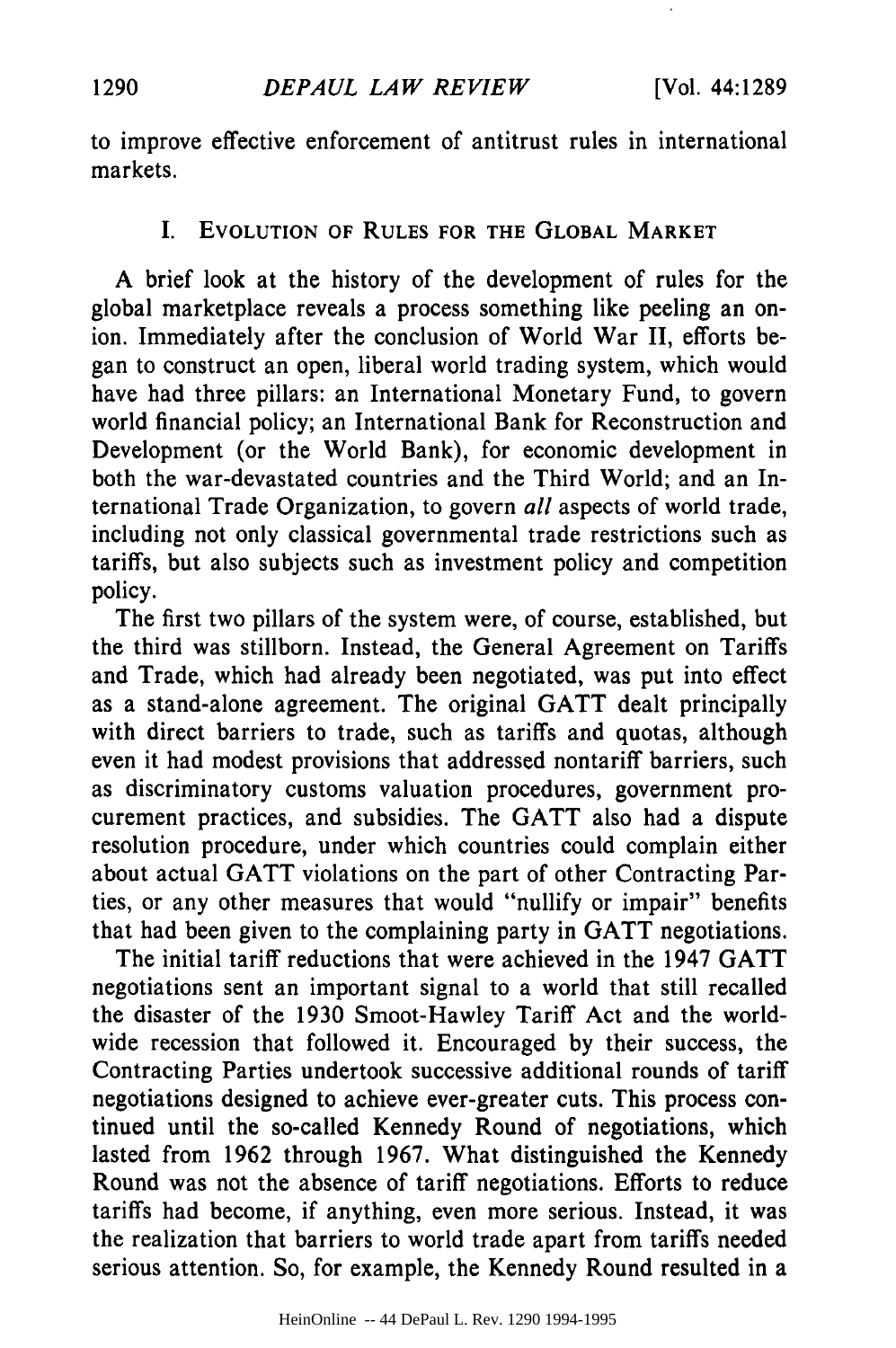more elaborate Anti-Dumping Code than had ever been adopted, which attempted to clarify the rules with respect to this type of unfair trade practice. (The Congress of the United States never approved this Code.)

Attention to non-tariff barriers to trade accelerated during the Tokyo Round of negotiations, which concluded in 1979, and these issues took center stage in the Uruguay Round. Going further, the Uruguay Round negotiators took on the extraordinarily difficult issues of agricultural trade, trade-related investment measures, and trade-related intellectual property rules. It is to their great credit that the Round concluded with agreements on all these topics, and to the great credit of the President and the Congress that the Uruguay Round implementing legislation was passed and signed into law last December 8th.

Each step along this road  $-$  from high tariffs to lower tariffs, from tariffs in any form to other direct trade restrictions (such as quotas), from direct restrictions to the innumerable non-tariff barriers, and finally to government policies that affect the international trading system (such as intellectual property rules and investment regimes) - has had one thing in common. Each one has dealt with governmental rules and regulations, that are subject to negotiation by governments, and that can be monitored. As these have been addressed, however, it has become apparent that private restrictions can also have an important effect on the openness of the international trading system. And one natural place to look for rules relating to private restraints of trade is the antitrust laws, which are designed to assure that markets operate competitively.

As Assistant Attorney General Anne Bingaman has made clear, antitrust law right now is being enforced in the United States with full awareness of the relevance of international competition. We define global, regional, hemispheric, or North American markets when the evidence shows that they exist. Our jurisdiction extends, according to the 1982 Foreign Trade Antitrust Improvements Act, to restraints overseas that have a "direct, substantial, and reasonably foreseeable effect" on U.S. import or domestic commerce, or on the export commerce of U.S. exporters. The question for today is what, if anything, do antitrust rules have to contribute to the problem of private restraints affecting international trade?

The short answer is that antitrust laws, used properly and effectively, have a lot to contribute. As the economic world shrinks, it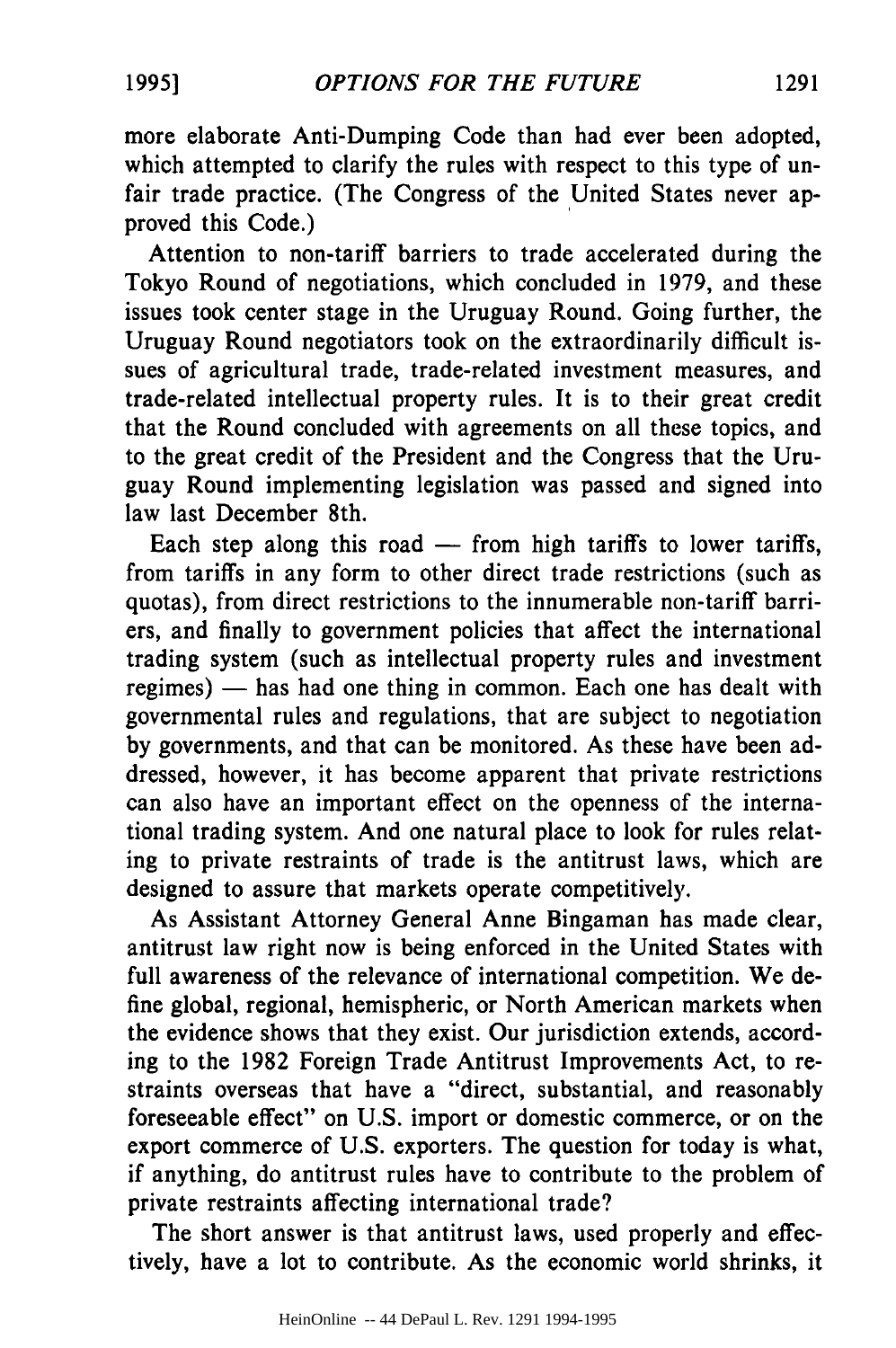will be vitally important to ensure the effective enforcement of competition laws that are designed to maximize consumer welfare and economic efficiency. The effect on the global trading environment, over the medium to long term, will be to create a strong basis for efficient transactions and arrangements, open competitive opportunity, and global prosperity. About this, I believe there is little dispute. The debate has rather been over the best means to that end. I will describe five different approaches that have been advanced in various fora, and in the course of doing so, I will indicate which ones appear to be the most promising at this time from my own perspective.

### II. OPTIONS FOR THE **NEXT STEPS**

*The first option* for achieving this kind of improved global competitive regime is simple: continued strong enforcement of the U.S. antitrust laws, whenever the necessary effects on U.S. commerce are present. As the draft Antitrust Enforcement Guidelines for International Operations issued last October 13th state, both the Department of Justice and the Federal Trade Commission are committed to appropriate enforcement when we have jurisdiction to do so, but also to take full account of considerations of international comity and the possibilities of cooperating with our counterpart agencies in other countries when that is an option. The U.S. antitrust laws are there to protect U.S. consumers, U.S. businesses, and U.S. markets, and we take our enforcement responsibilities very seriously.

However, as my reference to our counterparts in other countries suggests, we cannot and should not be the only ones with this kind of commitment to strong enforcement. We welcome the same attitude on the part of our sister enforcement agencies around the world, and the opportunities for cooperation that this creates. Markets are interrelated  $-$  we would be like King Canute ordering the tides to stop if we thought that the business environment could be ordered to operate strictly within particular national boundaries. Countries that urge the "strict territoriality" approach toward antitrust enforcement are simply not in touch with this reality of today's markets. Worse yet, such a view can be positively harmful when those countries are used as "antitrust havens" by conspirators who seek to cartelize the U.S. market or other foreign markets, by scheduling key meetings or incorporating entities outside the jurisdiction of countries that are committed to strong and effective anti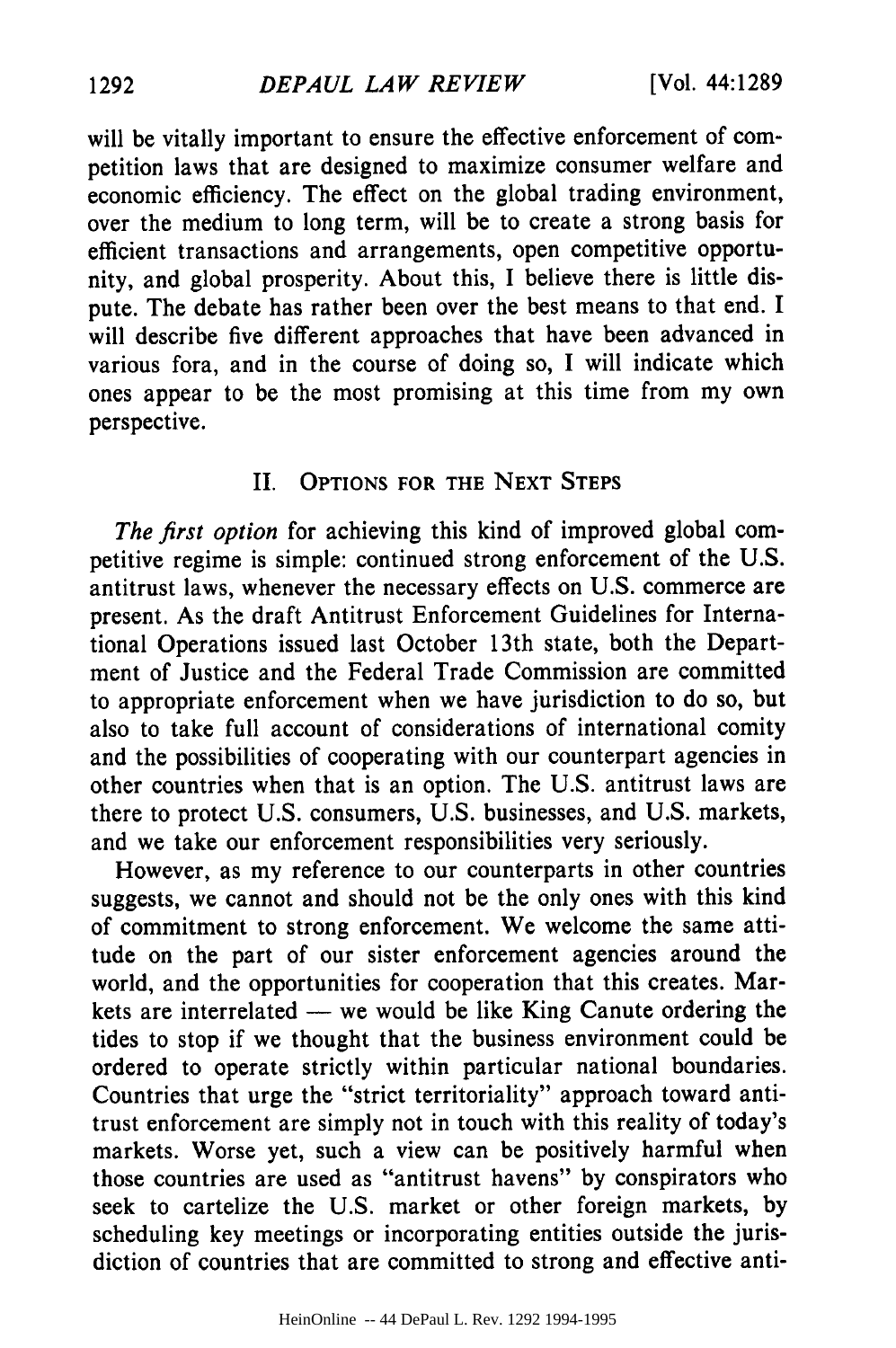trust enforcement. If cooperation with the legitimate investigations of the countries where the effects of such conspiracies are felt is not forthcoming, the general cause of strong antitrust enforcement is harmed.

*A second option,* which complements the first, focuses on bilateral cooperation efforts. The United States and Canada have recently enjoyed successes in several cases that were made possible **by** the Mutual Legal Assistance Treaty, including the plastic dinnerware actions and the joint investigation in the thermal fax paper industry. These successes demonstrate that cooperation works, for the most serious kinds of antitrust violations — those that are prosecuted criminally in both Canada and the United States.

The United States also has a number of cooperation agreements that do not supersede existing laws on either side, and thus do not permit the sharing of confidential information, including those with Germany, Australia, and (again) Canada. These agreements are helpful both for more general exchanges of views on approaches to antitrust enforcement matters, and for preventing conflicts from arising when both parties have an interest in a particular case.

The Department of Justice and the Federal Trade Commission have sponsored very successful bilateral antitrust technical assistance programs in Central and Eastern Europe, and Latin America. These contacts, and similar ones with other OECD Member Countries, have helped to create a deeper understanding of antitrust law and policy in those countries, which in turn will contribute to their effective integration into the world's economy.

Finally, on July 19 the International Antitrust Enforcement Assistance Act, with the sponsorship of the Administration, was introduced in both Houses of Congress, with the co-sponsorship in the Senate of then-Chairman Howard Metzenbaum and then-Ranking Member Senator Strom Thurmond of the Senate Judiciary Committee's Antitrust Subcommittee, along with Senators Hatch, Specter, Kennedy, Biden, Leahy, Simon, Simpson, and Grassley, and on the House side with the co-sponsorship of then-Chairman Jack Brooks and then-Ranking Minority Member Representative Hamilton Fish of the House Judiciary Committee's Antitrust Subcommittee.' In just ten weeks, with overwhelming bi-partisan support and the strong support of leaders of the bar (including former Assistant

**<sup>1.</sup>** HR **4781** and **S 2297, the** International Antitrust Enforcement Assistance **Act** of **1994 (103d** Cong., **2d** Sess.).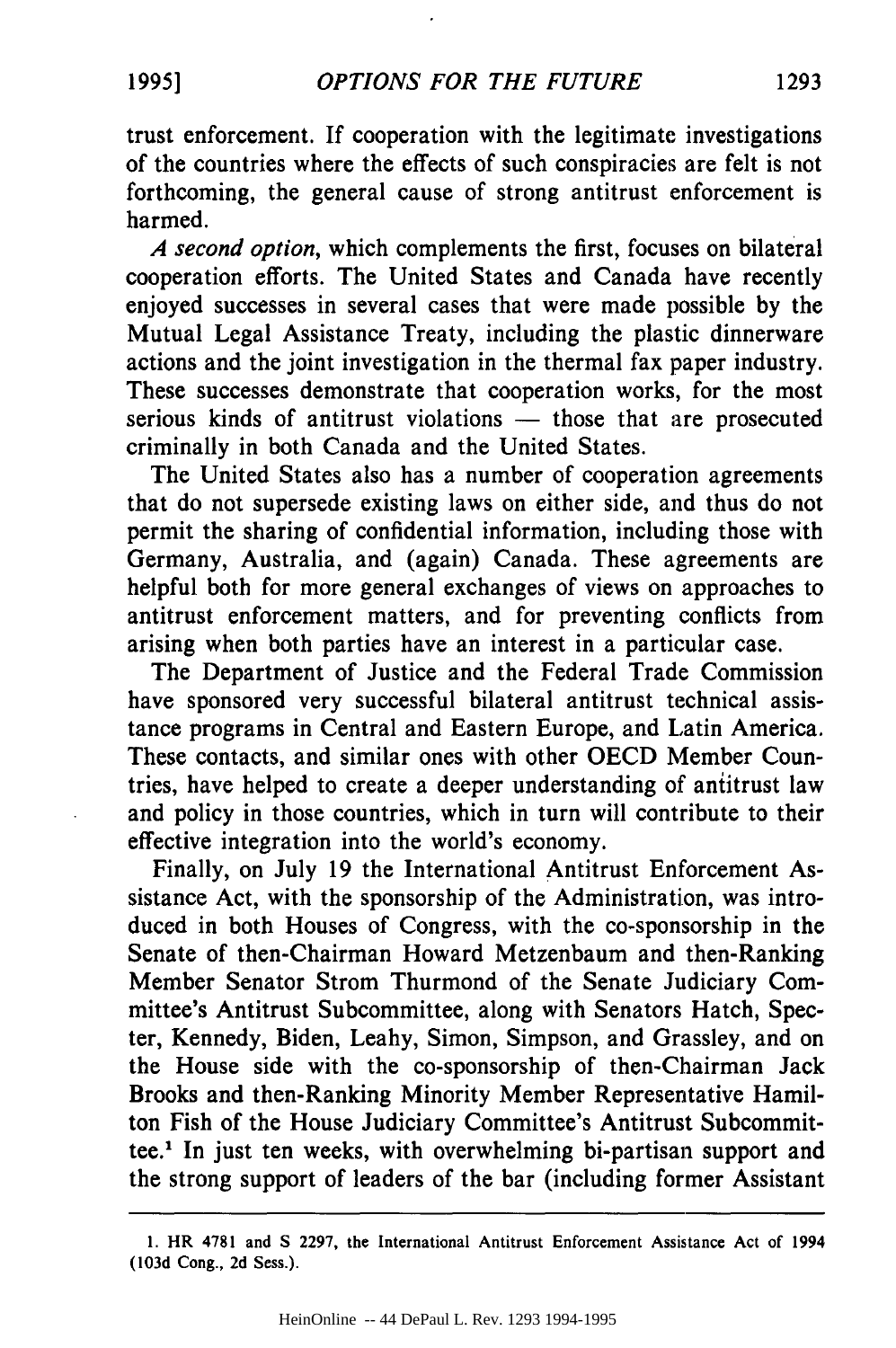Attorney General Jim Rill), the bill passed both Houses of Congress. President Clinton signed it into law on November 2, 1994.

Under the new legislation, the Department of Justice and the Federal Trade Commission are authorized to enter into antitrust mutual assistance agreements with foreign antitrust agencies. Under these agreements, the **U.S.** agencies will be able to receive confidential information from the files of the foreign agencies, as well as assistance in gathering information located in the foreign country, and the **U.S.** agencies will be able to reciprocate with the same kind of assistance in appropriate cases. This legislation is an important step toward the internationalization of antitrust enforcement, which we believe will contribute substantially to efforts to ensure a global market in which competition is free to operate.

*Third on the list of options* are multilateral efforts that are regional in scope. The pioneers of this approach, of course, are the Europeans, who went far beyond regional efforts to harmonize competition law when they created the fully integrated market of the European Union. It is unlikely in the extreme that the United States will become party to a regional organization whose laws would take precedence over **U.S.** law, and which has its own fully independent set of courts, as is true in the **EU.** More realistically, the United States has already begun to work with its North American partners in the Competition Working Group established **by** the North American Free Trade Agreement **(NAFTA),** to bring about closer cooperation among the three antitrust agencies in North America. Mexico, as the newest Member Country of the **OECD,** has an impressive new competition law, which took effect in June **1993.** The Federal Competition Agency in Mexico is up and running, under the outstanding leadership first of Dr. Santiago Levy, and more recently of Dr. Fernando Sanchez Ugarte. The strong competition rules in place in all three **NAFTA** countries, coupled with the cooperation and coordination that the Working Group will foster, will surely complement the free trade rules spelled out in the **NAFTA** agreement itself. This may be a promising model for the way in which competition rules can and should take their part in the trading system.

*The fourth option* can be termed "targeted multilateralism," meaning a multilateral approach toward groups of countries with common interests of any kind. Regional efforts are a subset of this category, but an important enough one to be treated separately.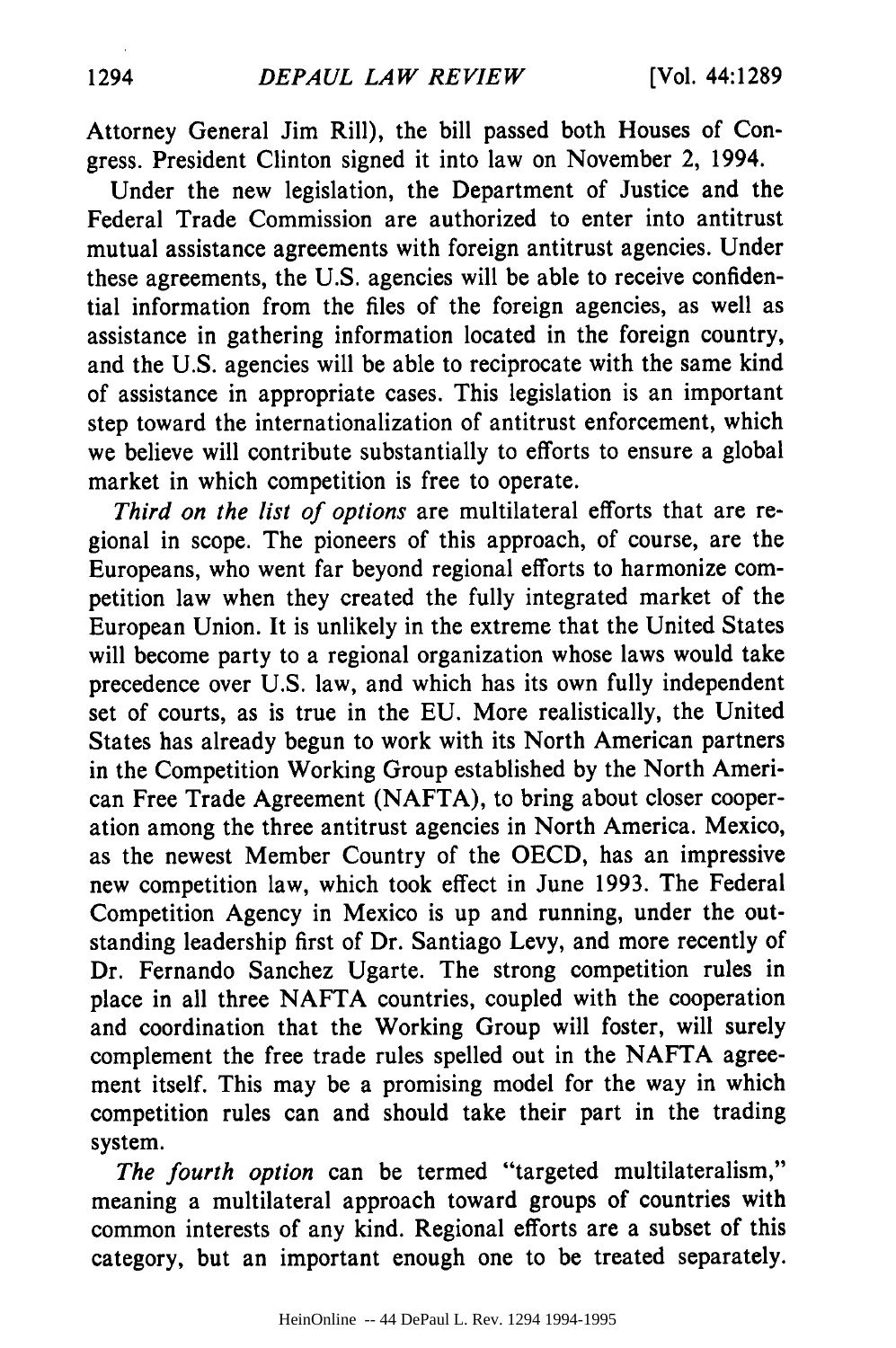Here I focus on efforts to bring about a better integration of competition principles and trade principles in fora like the Organisation for Economic Co-operation and Development, or OECD, which is the group of now 25 (since Mexico's April admission to full membership) industrially advanced democracies, plus the European Union which participates as an observer.

The OECD Competition Law and Policy Committee has been working for many years with the Trade Committee to find new and creative ways in which both competition law and trade law can mutually reinforce the ideal of the open and free multilateral trading system. The two committees have sponsored joint roundtable discussions on topics such as cartels, barriers to access to markets, and predatory strategies, that have been very illuminating. They have revealed both the importance of these kinds of practices to international trade, but also the still-considerable gap in approach toward them under the competition or antitrust laws of the OECD member States.

We are committed to continuing these discussions within the OECD, as well as with our counterparts around the world, both formally and informally. The greatest benefits of these kinds of exchanges have been almost invisible. Through them, countries with a shorter antitrust tradition than ours (that is, most others) have seen for themselves the great benefits of effective and vigorous antitrust enforcement. They have built up, to an encouraging degree, domestic constituencies within their own societies for competition and free markets. As I turn to my last option, the full-blown multilateral treatment of antitrust in the soon-to-be-established World Trade Organization (or WTO), we should bear in mind the importance of this kind of grass-roots development of competition policy.

*The fifth and final option* is in certain ways the most ambitious, since it differs the most from the existing legal regime for antitrust law: an international competition code that would somehow be related to the new World Trade Organization. The first point to recall about this option is that it is far from new. While the original GATT was being negotiated, the same countries were also working on an ambitious Charter for the international trading system, known later as the Havana Charter, that would have established an International Trade Organization. Chapter Five of that Charter would have set forth rules on "restrictive business practices," or antitrust principles (as we would be more likely to term them). It is striking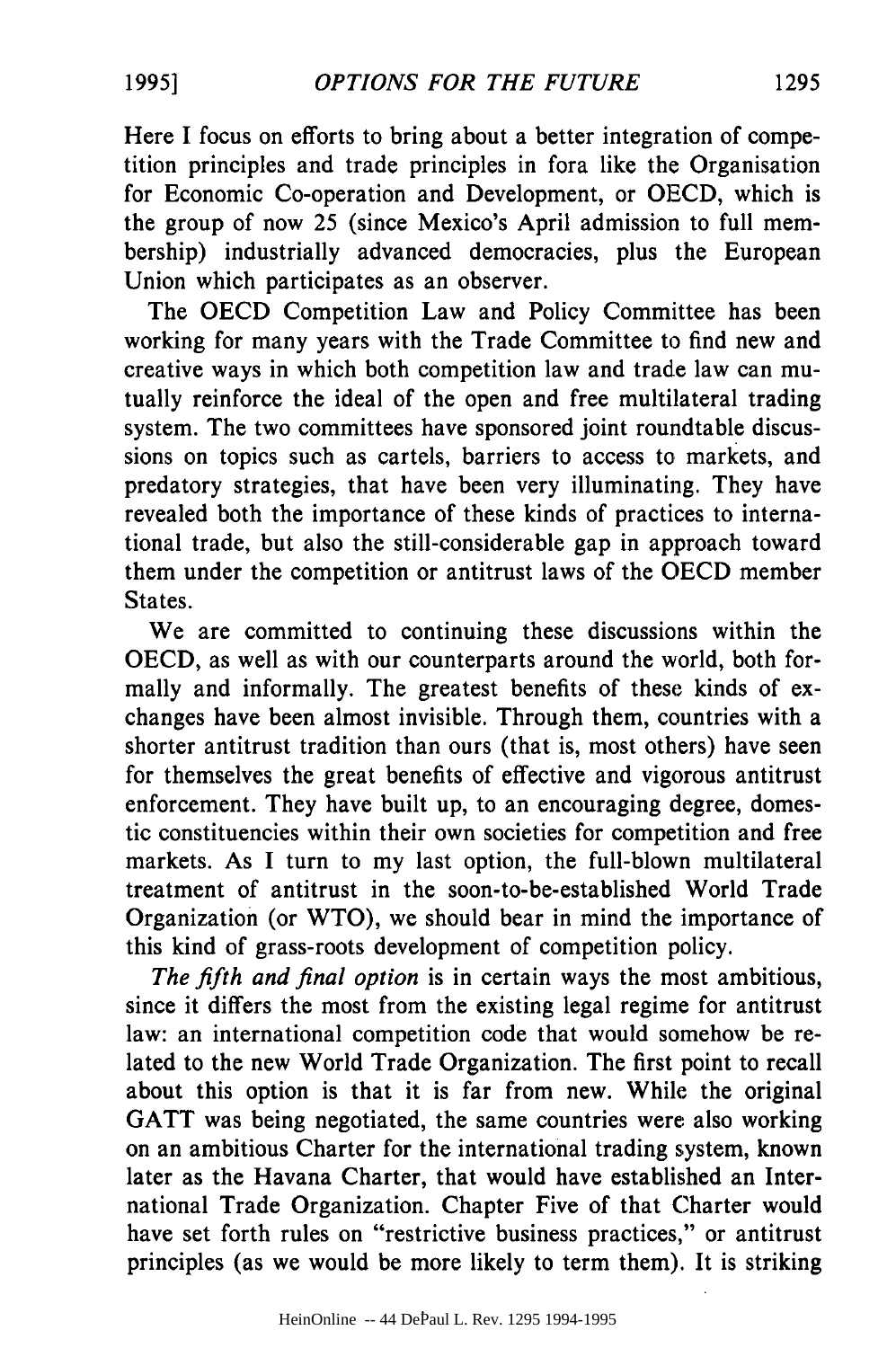today to read through Chapter Five, to see how closely it resembles some of the proposals for a multilateral antitrust code that are currently being put forward.

I will describe the gist of it in a moment for you. However, it is important to remember that a key reason why the ITO never came into being, and why the U.S. Congress in particular objected to the Havana Charter, was the feeling that the antitrust rules of Chapter Five were not adequate for the United States, and that the rest of the world was not yet ready to embrace a serious antitrust regime. Article 46 of the Charter called on each Member State to "take appropriate measures" and to cooperate with the ITO to "prevent **• . .** business practices affecting international trade which restrain competition, limit access to markets, or foster monopolistic control, whenever such practices have harmful effects on the expansion of production or trade and interfere with the achievement of any of the other objectives [of the ITO] set forth in Article 1." Article 46 also provided that the Member States would give the ITO the power to decide in particular cases whether the practices would have had the proscribed effect, in accordance with powers spelled out in Articles 48 and 50.

The practices that would have been prohibited look quite familiar to a U.S. antitrust lawyer. They included price fixing, territorial allocations, "discriminating against any particular enterprise," limiting production or fixing production quotas, "preventing by agreement the development or application of technology or invention whether patented or unpatented," "extending the use of rights under patents [and other forms of intellectual property]" to matters outside the scope of the grants, and other practices similar to the enumerated ones. Countries that believed that a particular practice existed could consult other member countries directly, or ask for ITO consultations. If those consultations did not work, the ITO was empowered under Article 48 to investigate the matter. Affected countries could file a complaint with it, which would contain the minimum information prescribed by the ITO. Note carefully how the ITO then would have proceeded. Article 48.3 reads as follows:

The Organization shall consider each complaint presented in accordance with paragraph 1. If the Organization deems it appropriate, it shall request Members concerned to furnish supplementary information, for example, information from commercial enterprises within their jurisdiction. After reviewing the relevant information,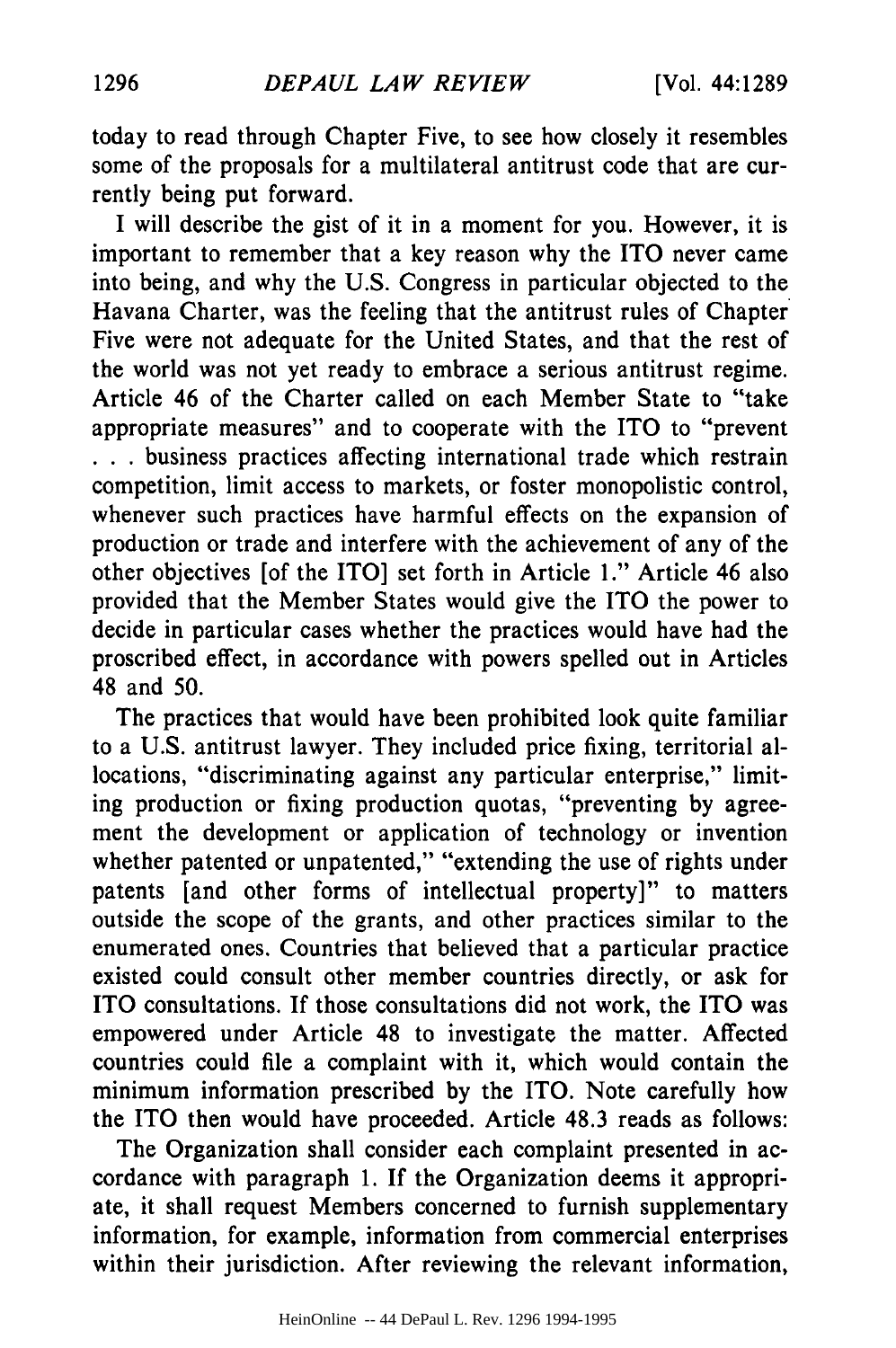the Organization shall decide whether an investigation is justified.

If the ITO found the investigation to be justified, it would have been empowered to request further supplementary information from "any Member," and to conduct hearings on the complaint. (Article 48.4.) With respect to commercial information, Article 50.3 did give Member States the authority to withhold information from the ITO if two criteria were met: (1) the information was not essential to the Organization in conducting an adequate investigation, *and* (2) if disclosed, the information would substantially damage the legitimate business interests of a commercial enterprise.

As I said, the Havana Charter and the ITO it would have created never went anywhere, in significant part because of **U.S.** objections to these antitrust provisions. It stands today, however, as the most fully elaborated international precedent for an antitrust code, and as such it is well worth studying as we consider whether or not to go down this road now.

Moreover, the Havana Charter is not the only precedent that should give us pause. There is in fact a multilateral "Restrictive Business Practices Code," which was adopted by the U.N. General Assembly on May 2, 1980, almost exactly fourteen years ago. That code was negotiated under the auspices of the U.N. Conference on Trade and Development, or UNCTAD, and it therefore is oriented toward the interests of the developing countries. Importantly, it is nonbinding, and was understood throughout the negotiating process as a nonbinding document. It would therefore be a serious mistake to think that it represents the kind of language to which the United States would be willing to adhere if, at the stroke of a pen, it were to be made binding.

More broadly, the history of the UNCTAD RBP Code, as well as other negotiations that involved the full U.N. membership, teaches caution. Although there has been great progress in recent years at a world-wide level toward acceptance of the principles of market economies, there is still a long way to go. It is not clear whether or not the attitudes toward intellectual property rights advocated in those exercises (and apparent even in the Havana Charter) have been superseded completely yet. It is fair to say, therefore, that the potential exists for more harm than good in this critically important area.

In addition, it remains true today that only about a third of the nations in the world have enacted antitrust or competition laws -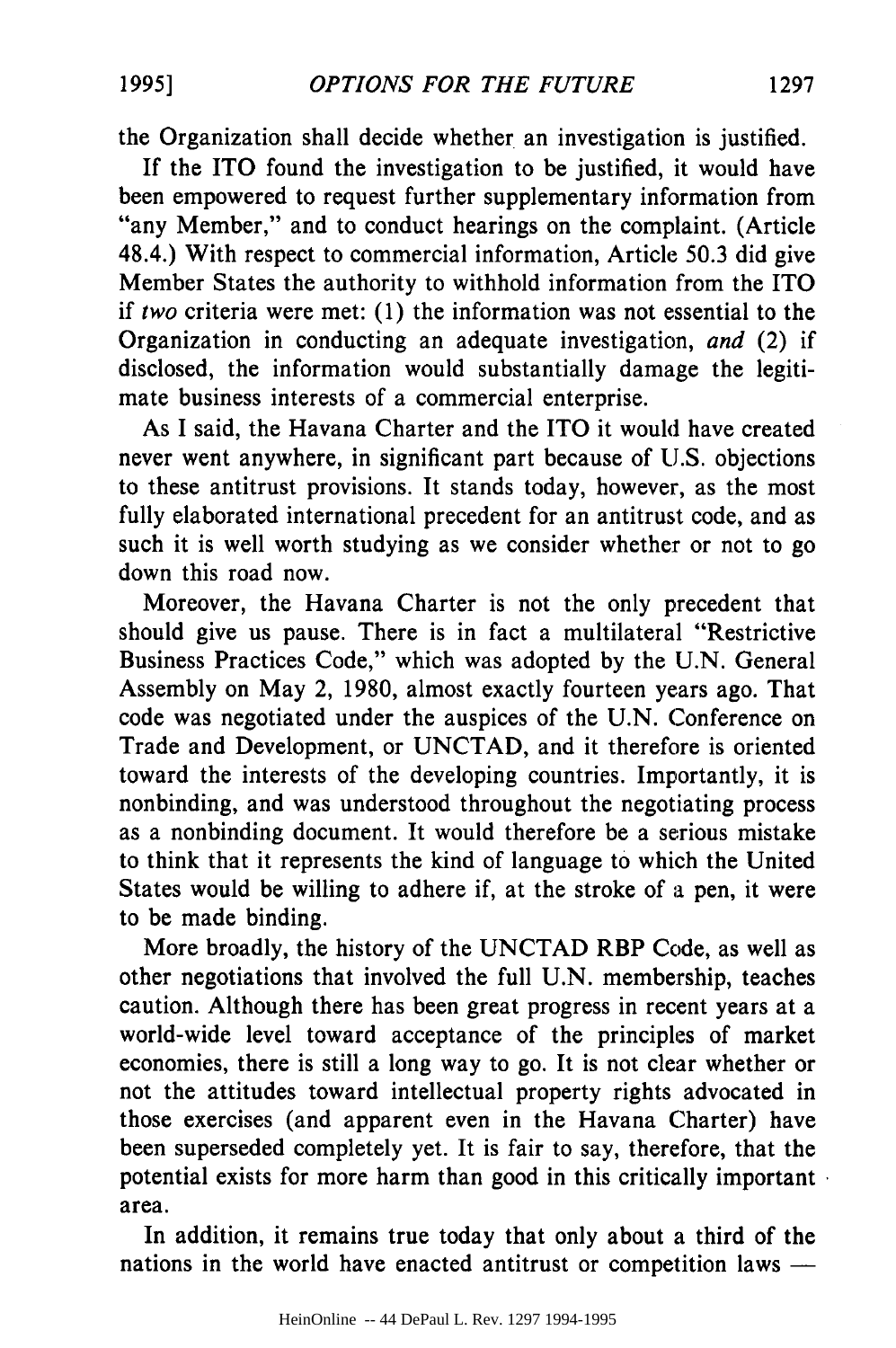perhaps 53 or so. Many of that group of 53 have had only brief experience with their law, and they are still developing both the expertise necessary for sound and effective enforcement, and the political support for the sometimes harsh competitive market.

Finally, there is no escaping the fact that any kind of enforceable and enforced worldwide competition regime would present unprecedented issues relating to the appropriate kinds of follow-up and dispute resolution mechanisms that will be required. The drafters of the Havana Charter recognized this as well, and included the provisions mentioned above that would have given the ITO access to confidential business information of enterprises in countries against which a complaint had been filed. The new International Antitrust Enforcement Assistance Act contains well-elaborated safeguards that will ensure the proper treatment of all such information that is exchanged among responsible, existing antitrust agencies  $-$  provisions that the Congress included because of the concerns expressed by the business community while the legislation was under consideration. Before the necessary national support for a vastly expanded international system can be developed, it is reasonable to assume that enforcers and companies alike will need to build significant experience under the bilateral information sharing agreements that will be developed under the new law.

#### IV. **CONCLUSION**

The question we face today is not whether we would like to see the internationalization of antitrust law. That decision was made quite some time ago, **by** businesses and consumers alike: antitrust law must take its place in international markets. Instead, it is how best to go about making antitrust an effective tool to protect competition in international markets. I would like to conclude with three key points:

*First,* the relationship between effective antitrust rules and the enforcement of those rules, on the one hand, and an open and fair international trading system, on the other, is critical.

*Second,* we will be able to pursue these interests in a variety of ways: bilaterally, 'regionally, through the important work of the OECD, and perhaps eventually through use of the new World Trade Organization as a forum for discussions of this and other important issues. It is neither useful nor desirable to jump in feet first to a world antitrust code along the lines of the Havana Charter. We will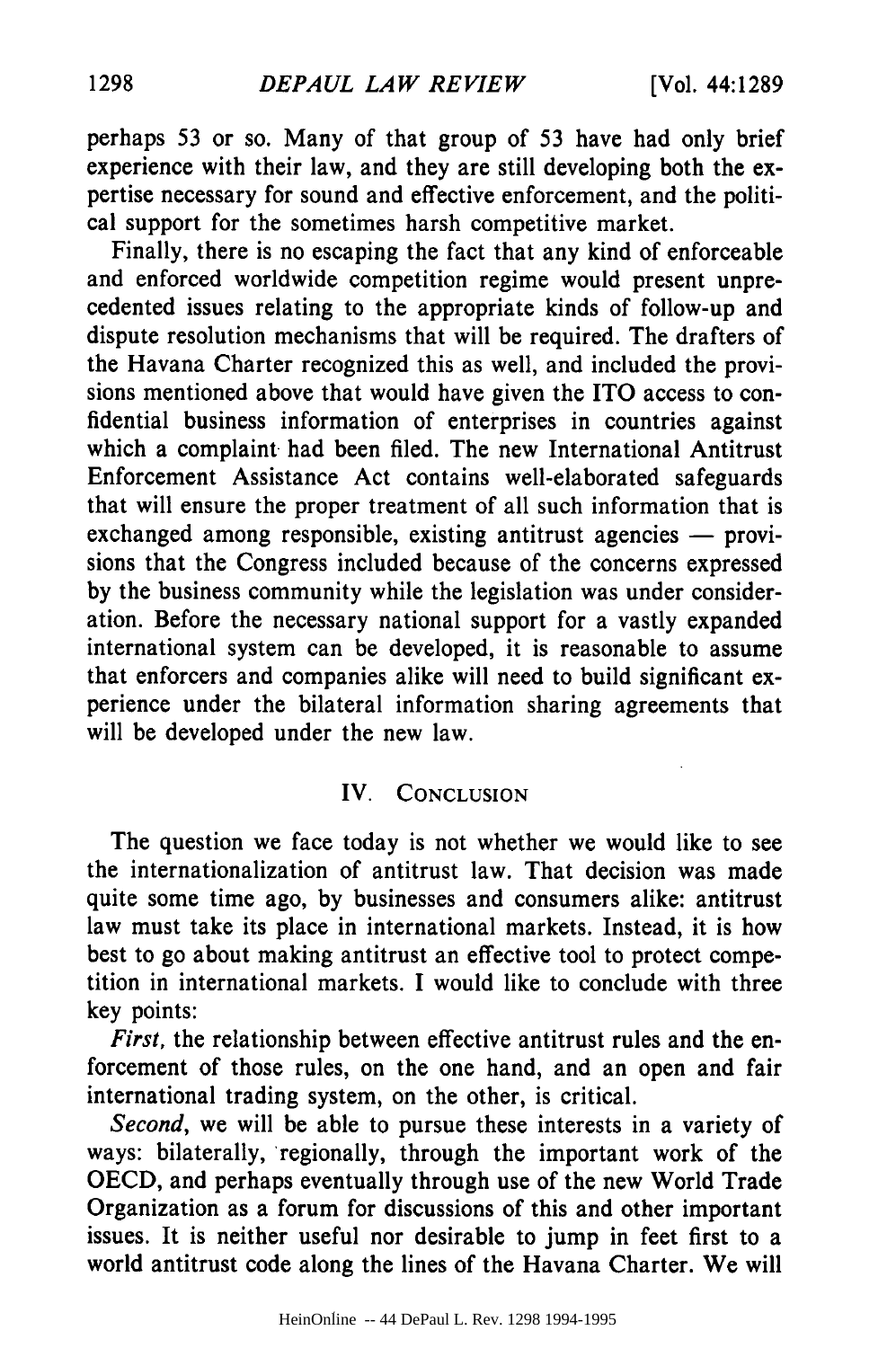take this step only if and when we and our trading partners believe that it is a necessary supplement to effective national law enforcement and the cooperative arrangements we hope to develop.

*Finally, our priorities over the short and medium term are to con*tinue to work for strong and effectively enforced antitrust laws in all countries around the world, and to improve the tools for cooperation that link antitrust authorities. And, building on more than a century of strong bi-partisan commitment to antitrust enforcement in this country, we will continue to enforce U.S. antitrust law against conduct that harms U.S. markets to the fullest extent of our ability.